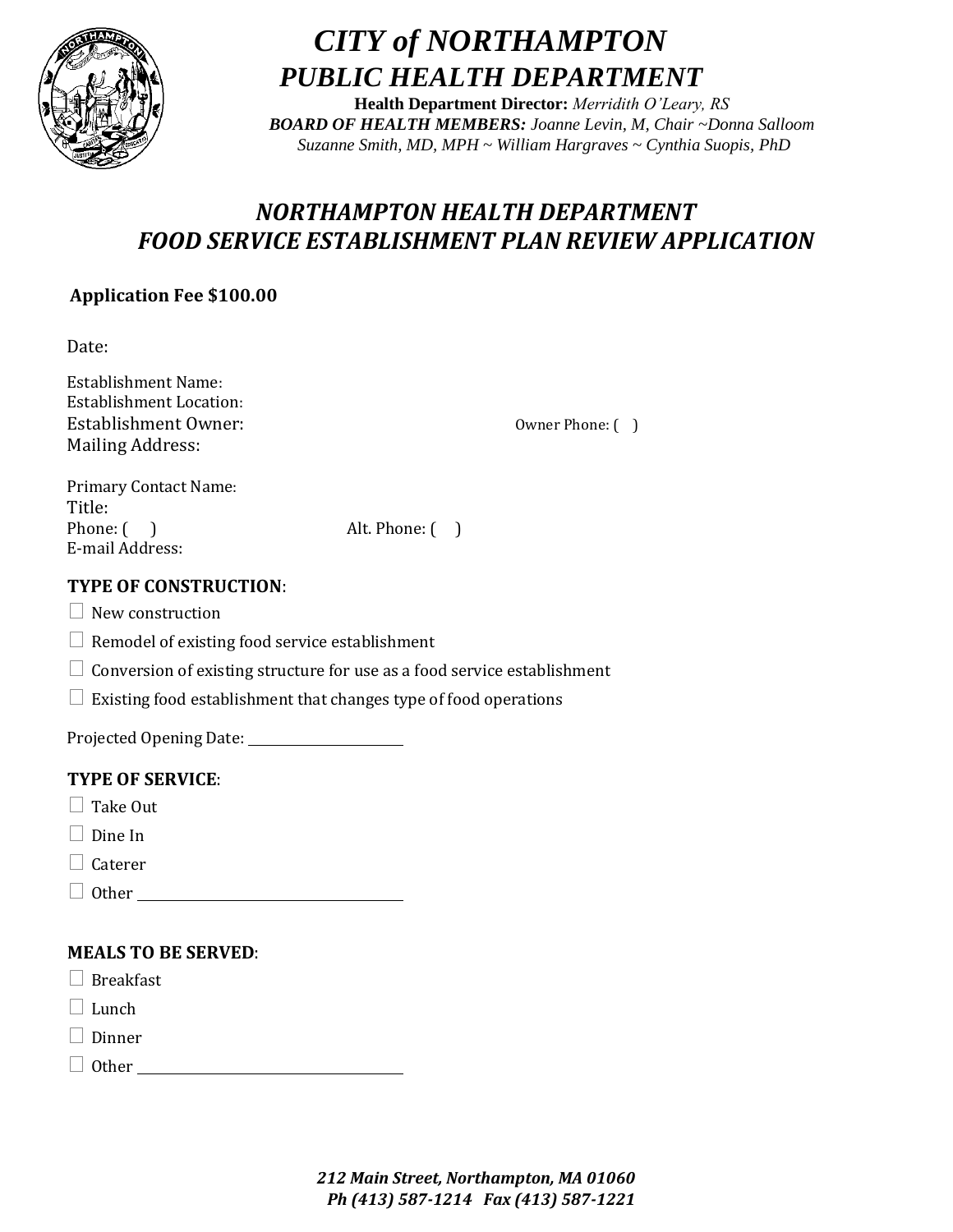**HOURS OF OPERATION:** 

| <b>NUMBER OF SEATS:</b> |  |
|-------------------------|--|
| <b>NUMBER OF STAFF:</b> |  |

#### **The following documents must be included for this application to be complete:**

Check the following

 $\Box$  A \$100.00 non-refundable Plan Review Permit Fee made payable to the City of Northampton

 $\Box$  Proposed Menu (include seasonal, off-site and banquet menus)

 $\Box$  Manufacturer Specification Sheets for each piece of equipment shown on the plan

 $\Box$  Site Plan

 $\Box$  Floor Plan

□ Food Service Establishment Review Packet

Signature of Applicant:

**For Office Use Only:**

*Date Application Received* 

*Fee Received* 

*Date of Plan Review*

*Date of Approval*

*Approval Letter Sent to Applicant*

*212 Main Street, Northampton, MA 01060 Ph (413) 587-1214 Fax (413) 587-1221*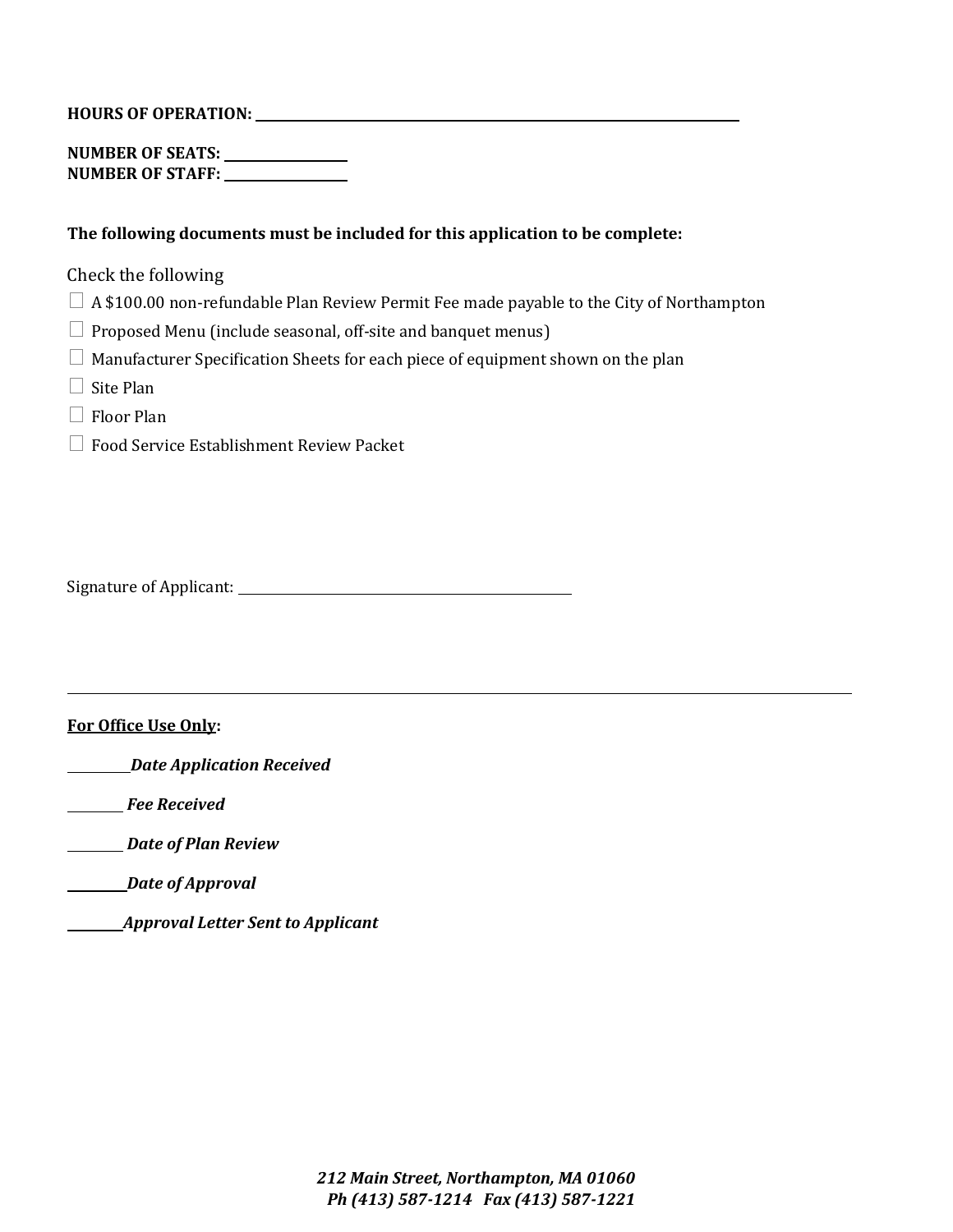# *Health Department Guidelines to open a Food Service Establishment*

To start and manage a food service business requires careful planning, knowledge of food safety and skillful management, in addition to an understanding of Massachusetts food laws and federal regulations. Follow these guidelines to make sure your food business reaches its grand opening without delay.

#### **Plan Overview**

Submit Food Establishment Plan Review Application and building plans to the Health Department with the appropriate fees. The Building Department may also require building plans to be submitted, for exact requirements call (413)587-1240.

Plans submitted to the Health Department for review must include the following:

- Plans drawn to scale
- Complete layout of facility, including all wait stations, kitchen, food areas and restrooms
- Equipment location and specifications (equipment types, manufacturer  $\&$  model numbers, if available)
- Plumbing location and type
- Ventilation plans
- Room finish schedule finish materials and colors for floors, walls  $\&$  ceilings
- Proposed menu
- Lighting locations and type

#### **When To Submit Plans for Review**

An applicant or permit holder shall submit plans and specification for review **prior** to:

- 1. The construction of a new food service establishment;
- 2. The conversion of an existing structure for use as a food service establishment; or
- 3. The remodeling of a food service establishment or a change of type of food service establishment or food operation.

*212 Main Street, Northampton, MA 01060 Ph (413) 587-1214 Fax (413) 587-1221*